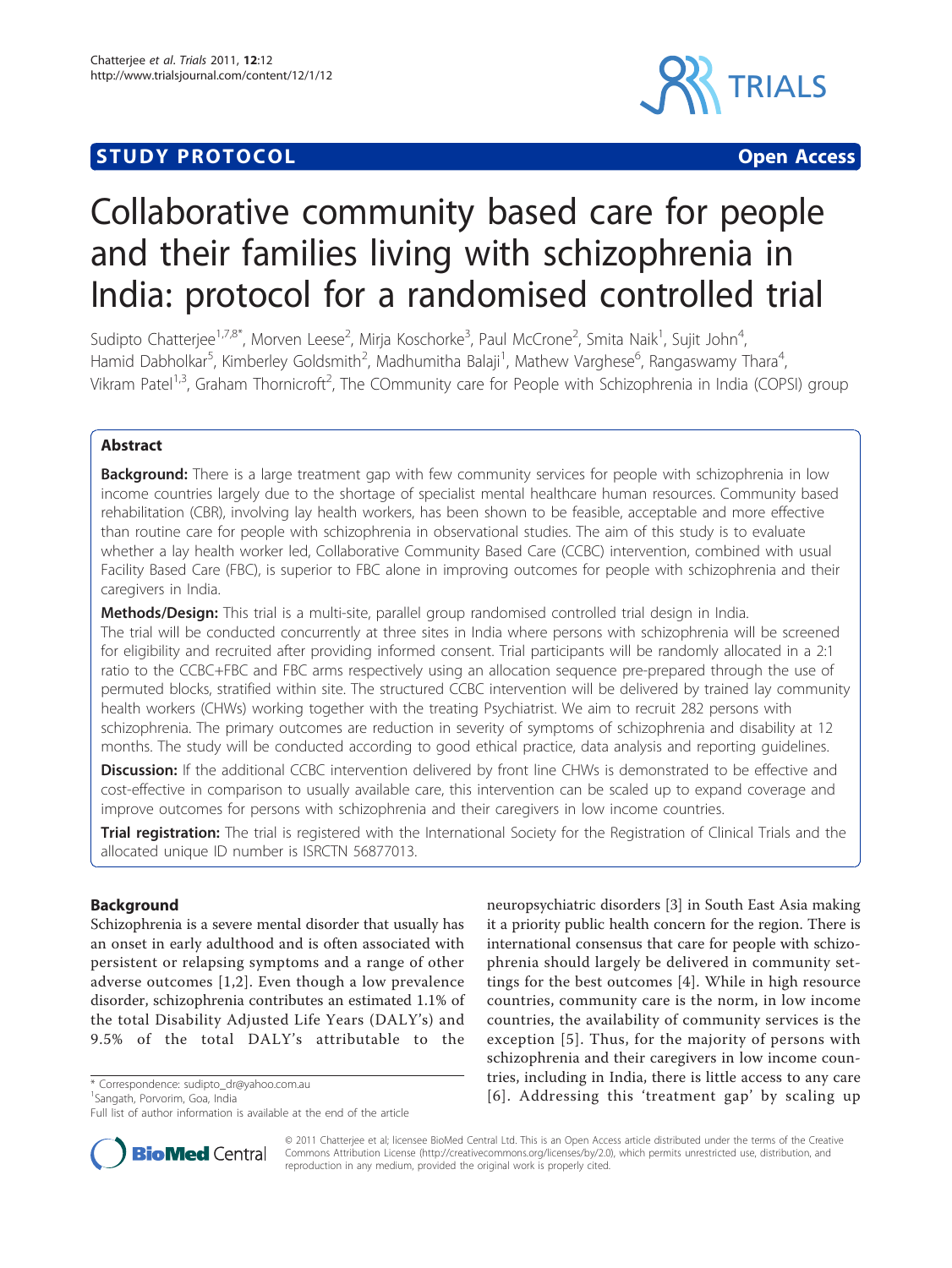accessible, acceptable and effective community based services for persons with schizophrenia is an urgent public health and ethical priority in countries like India [\[7](#page-12-0)].

Scaling up of community services in low income countries faces challenges like the paucity of specialist resources and the lack of evidence around the effectiveness, costs and processes involved in delivering community based interventions. One method that specifically addresses the challenges of the lack of specialist resources, accessibility and inequity in care provision is the Community Based Rehabilitation (CBR) strategy for persons with disabilities- a health and social intervention that is largely implemented by appropriately trained, lay persons within community settings [[8\]](#page-12-0). In addition, the CBR method has a strong focus on empowerment of service users, social inclusion, livelihood support and equalising of opportunities for people with disabilities; all of these are of particular relevance to persons with schizophrenia. A non-randomised controlled study from rural India showed that CBR using trained lay community workers was feasible and improved outcomes for people with schizophrenia, compared with routine outpatient care [[9](#page-12-0)]. A more recent study from the same site has described the impact of specific components of the complex intervention on long-term outcomes in people with schizophrenia [\[10](#page-12-0)]. These encouraging results need to be rigorously tested through a randomized controlled trial. If demonstrated to be clinically effective and affordable in comparison to usually available care (i.e. facility based care) alone, such interventions can be scaled up expand coverage and improve outcomes of persons with schizophrenia and their caregivers in low income countries by using available and low cost human resources.

#### **Objectives**

The objectives of the trial are: firstly, to test the hypotheses that usual, Facility-Based Care (FBC), when combined with a Collaborative Community-Based Care intervention (CCBC), will be superior to Facility-Based Care alone in improving a range of outcomes in people with schizophrenia and their caregivers and, secondly, to determine if the CCBC intervention is cost effective in India.

The primary objectives of the trial are to determine whether the FBC+CCBC intervention will be superior to FBC alone in:

i) reducing symptoms of schizophrenia at 12 months, and ii) reducing disability related to schizophrenia over 12 months.

In persons with schizophrenia, the secondary objectives are to determine whether, FBC+CCBC will be more effective than FBC alone, in:

- improving adherence to antipsychotic treatment
- reducing experiences of stigma and discrimination

For caregivers of people with schizophrenia, the secondary objectives are to determine

whether, FBC+ CCBC will be superior to FBC alone, in:

- improving their knowledge and attitudes about the illness
- reducing their burden of caring
- reducing experiences of stigma and discrimination.

The health economic objective is to compare the costs and assess the cost-effectiveness and cost-utility of the FBC+ CCBC intervention compared to FBC alone.

The COPSI trial is a collaborative effort between multiple institutions and individual Psychiatrists at the Indian sites. The lead institution is the Institute of Psychiatry (IoP), Kings' College, London, while the partner organizations are the London School of Hygiene and Tropical Medicine (LSHTM), Sangath in Goa, the Schizophrenia Research Foundation (SCARF) in Chennai, the National Institute of Mental Health and Neuroscience (NIM-HANS) in Bangalore and Parivartan and Nirmittee in Satara. In Goa and in Satara, the individual collaborators are Psychiatrists working in the private sector.

### Methods/Design

#### Study design

Effectiveness, parallel group, randomised controlled trial design with unequal allocation of participants between arms. The two arms of the study (allocation ration 2:1) will compare people with schizophrenia allocated to receive: (i) FBC+ CCBC, or (ii) FBC only, with follow up over 12 months.

#### Setting

The trial will be conducted in three sites in India- in four rural blocks or sub-districts in the southern Indian state of Tamil Nadu and in two sites in western India, - across the state of Goa and in Satara in the state of Maharashtra. The relevant details of the sites are summarized in Table [1](#page-2-0). These three sites have been chosen to reflect a diversity of health system contexts, to strengthen the generalisability of the study findings and to meet trial recruitment targets within the allocated timeframe.

#### Description of the Interventions

The collaborative community based care (CCBC) intervention The CCBC intervention is underpinned by three key principles:

• firstly, the intervention is planned and implemented for each participant in close collaboration between the person with schizophrenia, the primary care giver(s) and the treatment team members (comprising the lay CHW, a supervising Psychiatric Social Worker and the treating Psychiatrist);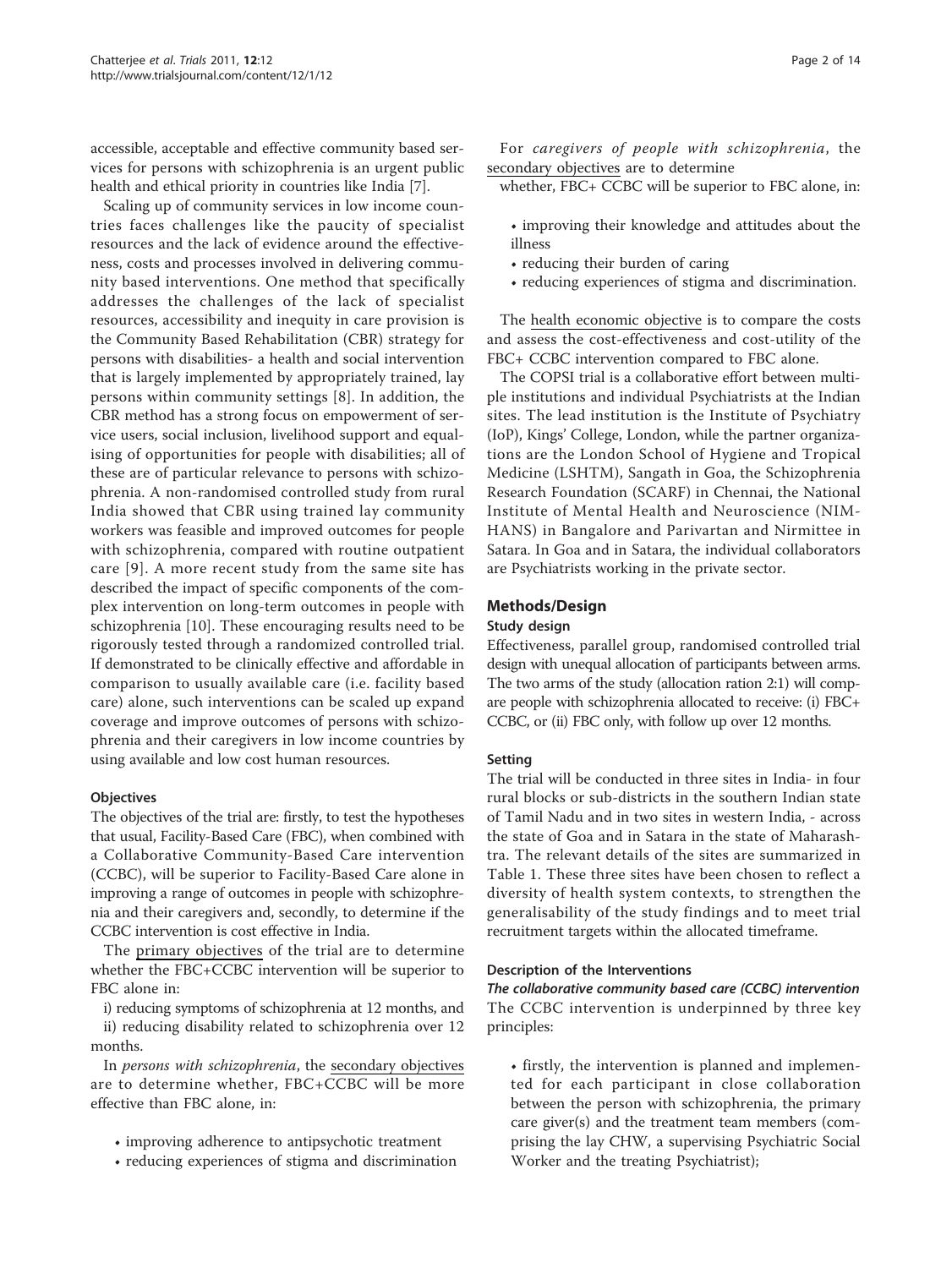<span id="page-2-0"></span>

| Table 1 The characteristics of the COPSI trial sites |  |
|------------------------------------------------------|--|
|------------------------------------------------------|--|

| Site                                                                  | <b>Tamil Nadu</b>                                                                                                                                                 | Goa                                                                                                                                                                                 | <b>Satara</b>                                                                                                                                                                      |  |  |
|-----------------------------------------------------------------------|-------------------------------------------------------------------------------------------------------------------------------------------------------------------|-------------------------------------------------------------------------------------------------------------------------------------------------------------------------------------|------------------------------------------------------------------------------------------------------------------------------------------------------------------------------------|--|--|
| <b>Collaborators</b>                                                  | Schizophrenia Research Foundation<br>http://www.scarf.org                                                                                                         | Consulting Psychiatrists in private sector                                                                                                                                          | Consulting Psychiatrists in private sector<br>and 'Parivartan' and 'Nirmittee'                                                                                                     |  |  |
| Type of service<br>provider                                           | Non Government Organization (NGO)                                                                                                                                 | Private sector individual practices                                                                                                                                                 | Mixed model-combination of private<br>consulting Psychiatrists and NGO's<br>working in tandem                                                                                      |  |  |
| Catchment area<br>description                                         | Population coverage of approximately<br>500,000.                                                                                                                  | Population coverage of approximately 1<br>million.                                                                                                                                  | Population coverage of approximately 2.0<br>million from nearby urban and rural areas                                                                                              |  |  |
|                                                                       | Participants will be from 235 villages in<br>Kanchepuram district of Tamil Nadu.                                                                                  | Referrals treated from all parts of Goa.                                                                                                                                            | Referrals are from the surrounding urban<br>and rural areas of western Maharashtra                                                                                                 |  |  |
|                                                                       | People with schizophrenia mainly from<br>rural settings.                                                                                                          | People with schizophrenia mainly from<br>urban and peri-urban settings.                                                                                                             | People with schizophrenia from both<br>rural and urban settings                                                                                                                    |  |  |
|                                                                       | Majority belong to lower socioeconomic<br>section of the community.                                                                                               | Predominantly middle and upper socio-<br>economic status population who can<br>afford private care.                                                                                 | Wide range of social classes represented.                                                                                                                                          |  |  |
| Usually available<br>treatments at<br>facilities                      | Services available:<br>Out- patient care once every 2 weeks at<br>each of the community clinic centres.                                                           | Services available:<br>All collaborators are solo practitioners                                                                                                                     | Services available:<br>Out-patient care 6 days a week in<br>designated clinics                                                                                                     |  |  |
|                                                                       | 1 Psychiatrist, 1 Psychiatric Social Worker<br>and 1 trained Assistant available at each<br>centre during the clinic.                                             | Out-patient care 6 days a week in<br>designated urban clinics<br>In-patient care provided through liaison<br>with private hospitals                                                 | IP care: In multi specialty hospital with<br>registered private psychiatric unit for 20<br>psychiatric beds.                                                                       |  |  |
|                                                                       | Intervention:<br>Main treatments are antipsychotic and<br>other psychotropic medications and<br>brief counselling for families and<br>persons with schizophrenia. | Intervention:<br>Main treatments used are anti-psychotic<br>and other psychotropic medications with<br>brief advice and counselling for families<br>and persons with schizophrenia. | Intervention:<br>Main treatments used are anti-psychotic<br>and other psychotropic medications with<br>brief advice and counselling for families<br>and persons with schizophrenia |  |  |
|                                                                       | Description of usual care process:<br>Consultation lasts for about 20 minutes<br>and usually includes family members.                                             | Description of usual care process:<br>Consultations last about 30 minutes and<br>usually include family members.                                                                    | Description of usual care process:<br>Consultations last about 30 minutes and<br>usually include family members.                                                                   |  |  |
|                                                                       | Costs of medicines:<br>Free medications are given to all<br>persons with schizophrenia attending<br>the community clinics.                                        | Costs of medicines:<br>Medicines are purchased from<br>pharmacies entirely through out of<br>pocket expenses                                                                        | Costs of medicines<br>Medicines are purchased from<br>pharmacies entirely through out of<br>pocket expenses                                                                        |  |  |
| Whether any<br>community care<br>is already<br>available              | No community care available                                                                                                                                       | No community care available                                                                                                                                                         | No community care available                                                                                                                                                        |  |  |
| Number of<br>inpatient beds                                           | Nil- referrals to existing hospitals when<br>necessary for acute care                                                                                             | On an as needed basis in private<br>hospitals                                                                                                                                       | 20                                                                                                                                                                                 |  |  |
| Average number<br>of total OP<br>attenders/week                       | 50-60                                                                                                                                                             | 200                                                                                                                                                                                 | 400-500                                                                                                                                                                            |  |  |
| Average number<br>of patients/week<br>meeting<br>eligibility criteria | $6 - 8$                                                                                                                                                           | $5 - 6$                                                                                                                                                                             | $10 - 12$                                                                                                                                                                          |  |  |

• secondly that the intervention is provided in a flexible manner that reflects the unique needs of the person with schizophrenia and their caregivers and; • thirdly, that the intervention will promote respect, autonomy and dignity for the person with schizophrenia and caregivers.

The inclusion of the specific treatment components within the treatment package have been guided by:

• evidence that the treatment is locally feasible, acceptable and potentially of low cost;

• evidence for the effectiveness of the treatment in low and middle income settings and;

• evidence that it can be delivered by lay health workers

The CCBC intervention will be coordinated and delivered by lay CHWs who have completed at least 10 years of schooling and have been systematically trained at each site over 6 weeks. The training is based on the intervention manual that follows a modular structure covering various aspects of the illness, specific components of the intervention and the operational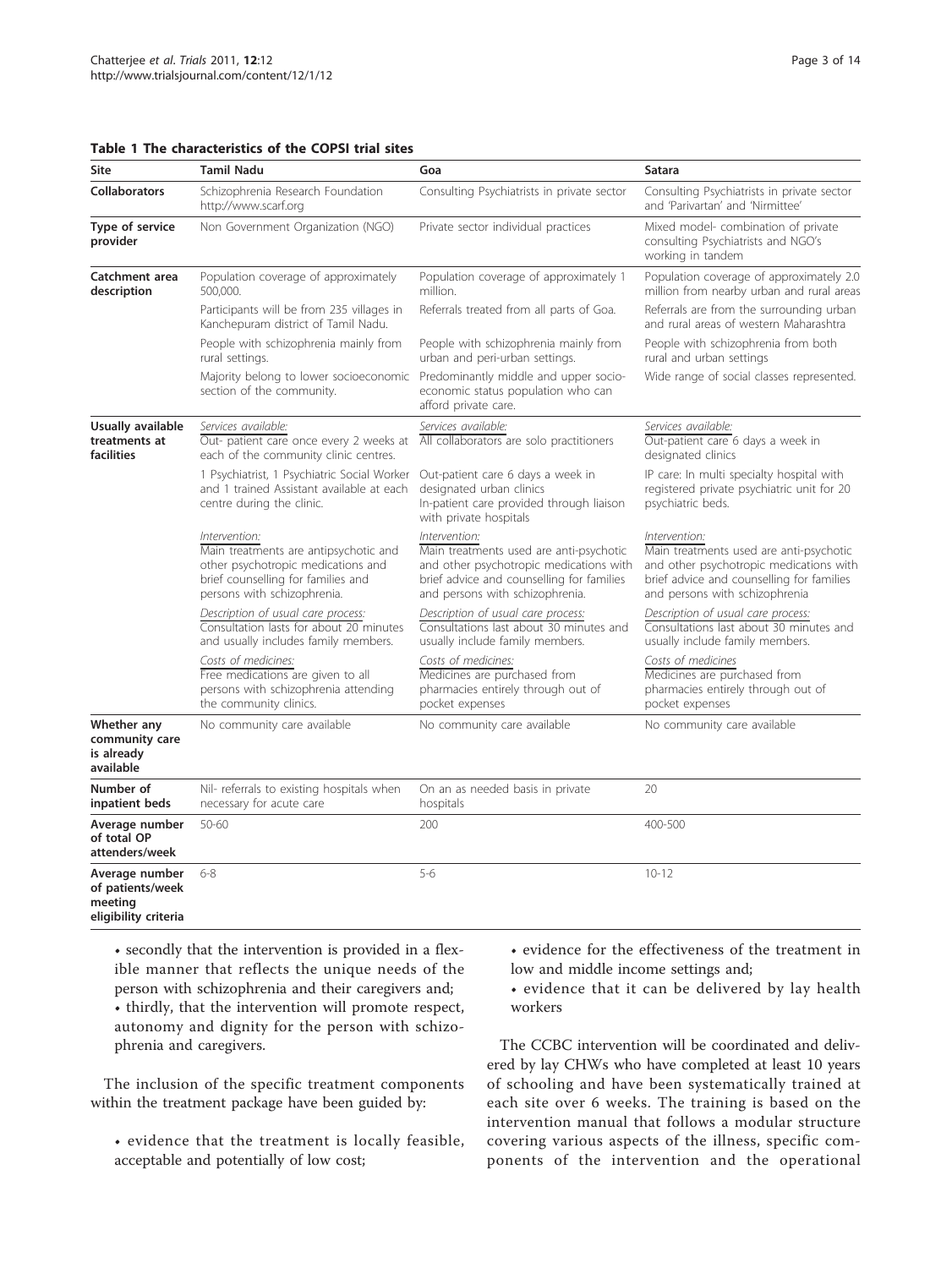requirements of the trial related documentation and supervision [http://www.sangath.com/details.php?](http://www.sangath.com/details.php?nav_id=60) [nav\\_id=60.](http://www.sangath.com/details.php?nav_id=60) The CHWs will be closely supervised at each site by Psychiatric Social Workers working as designated Intervention Coordinators. They will coordinate the overall delivery of the intervention and assure the quality and fidelity of the intervention at the site. The treating Psychiatrists will provide clinical leadership for the community care teams and ongoing supervision to maintain safety and quality standards. Overall, the continued supervision of the CHWs through joint onsite visits, weekly group meetings and in scheduled meetings with the Psychiatrist is an essential component of the CCBC intervention.

The treatments included in the intervention package are:

• structured psycho-educational information about various issues related to the understanding and proactive management of the illness for the participant and the care givers as well as specific efforts to identify and address experiences of stigma and discrimination

• adherence management strategies to reduce the rates of non-adherence to treatments

• health promotion strategies to improve the physical health status of people with schizophrenia

• Specific rehabilitation strategies to improve the personal, social and vocational functioning of participants

• Linkage to *self help groups* and other methods of user led support

• Developing networks with community agencies to address social problems in the family like poverty or interpersonal disputes and facilitate a supportive framework for participants to seek employment and access to social and legal benefits

The intervention is delivered in three phases. In the initial, 3 month intensive engagement phase, the key tasks will include developing a positive therapeutic alliance with the person with schizophrenia and care givers, conducting the needs assessment and generating the collaborative individual treatment plan. There will also be a focus on identifying and addressing familial social difficulties that have an adverse impact on the person with schizophrenia, adherence management and structured psycho-education sessions. We anticipate that CHWs will conduct 6-8 home based (or other convenient location nominated by the person and care givers) sessions during this phase.

In the second, stabilization phase during months 4-7, the CHWs will conduct a total of 6-8 fortnightly sessions. In this phase, the focus will be on addressing the

unmet or partially met needs from the first phase, reinforce psycho-education and adherence, and introduce other components like health promotion, rehabilitation needs assessment and interventions (for example, improving activities of daily living skills and social skills training), and improving social interactions within and outside of the family.

In the final, maintenance phase during months 8-12, the CHWs will conduct 6 sessions. In this phase we intend to reinforce the progress made, discuss strategies to deal with distressing symptoms, discuss ways of dealing with experiences of stigma and discrimination, focus on restoration of social and economic roles, generate a relapse prevention plan and address remaining unmet needs, to the extent possible before a carefully planned termination.

In total, we anticipate that each participant in the CCBC arm will receive a maximum of 22 planned contacts during the 12 months of the intervention, and that each CHW will carry a maximum case load of 25 people with schizophrenia at any one time. In evaluating the intervention, we have set an a priori definition of 'minimum adequate' as being 12 sessions of the CCBC sessions delivered over 12 months.

All informational materials meant for the use of participants and caregivers has been systematically translated into the five regional languages used across the trial sites. The intervention has been systematically piloted at each of the sites. Based on the results of the field testing, the final content and process of the phase specific delivery of the intervention has been manualised, as mentioned earlier.

#### Facility based Care (FBC)

'Facility Based Care' is the care usually provided by mental health practitioners for persons with schizophrenia and their families. In two of the sites i.e. Goa and Satara, Psychiatrists in the private sector are the primary care providers with trained assistants recording essential socio demographic details in some of these clinics. In rural Tamil Nadu, a team of three persons are involved in the clinics. A trained assistant records essential socio demographic details of all persons who come to the clinic. A brief clinical history is then elicited by the Psychiatric Social worker (PSW) who then presents the findings to the clinic Psychiatrist for detailed assessment and treatment planning. In Goa and in Satara, the Psychiatrists are the first point of contact and, for the most part, conduct all necessary procedures themselves. Across all settings, consultations last from 15-45 minutes; persons with schizophrenia presenting for the first time are reviewed once or twice a month while those who are clinically stable are reviewed more flexiblyonce a month- 3 months. Almost all persons with schizophrenia in these facilities are prescribed psychotropic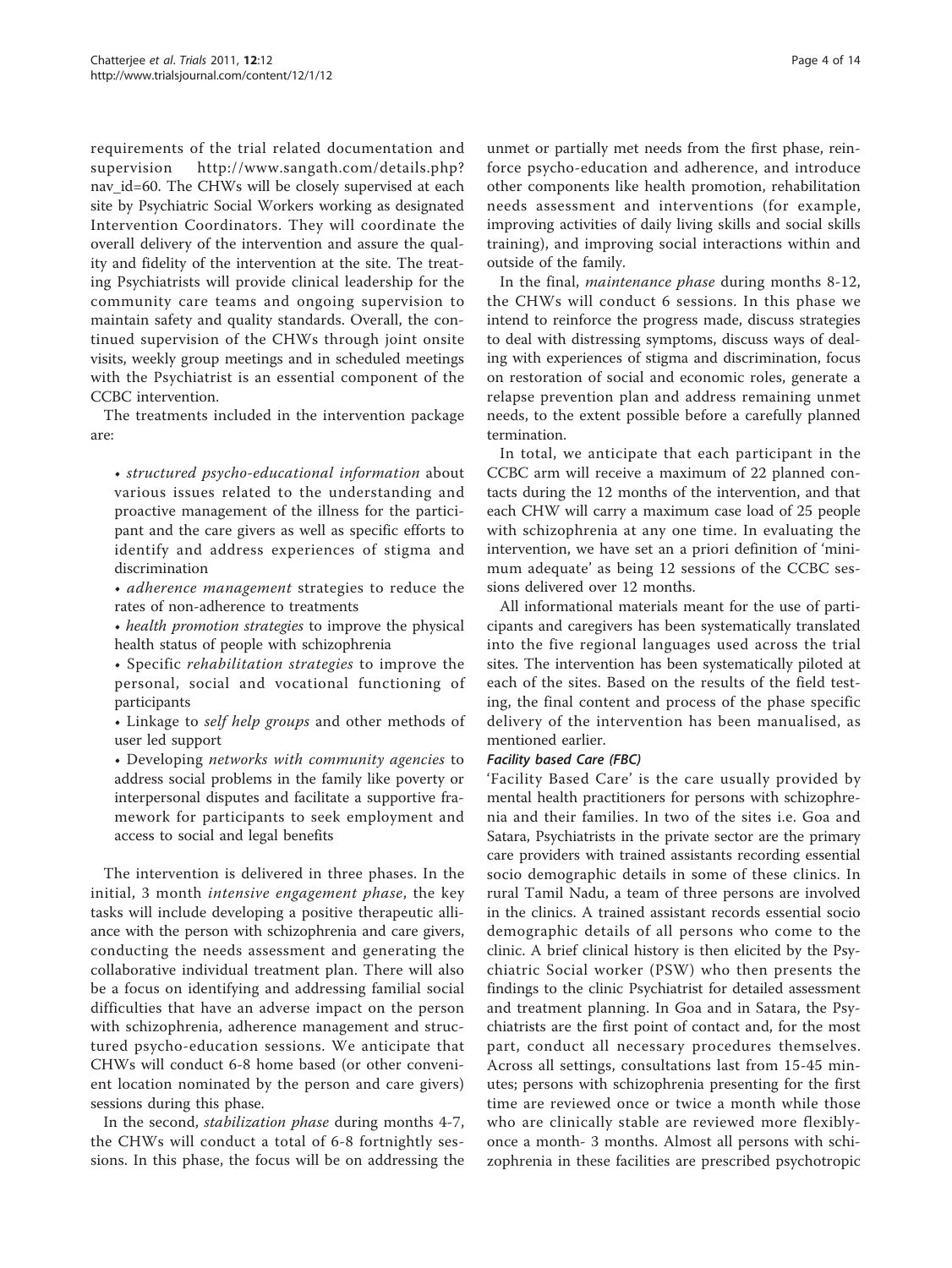medications with the newer antipsychotic medications being preferred (as in India, these newer drugs are cost comparable with the older antipsychotic drugs) while the use of antidepressants, anticholinergic, sedatives and modified Electroconvulsive treatment (ECT) is based on individual clinical needs. All psychiatrists also provide specific information about the illness, encourage adherence and discuss other specific concerns that the person with schizophrenia or their family members have; all of these are provided on an 'as needed' basis. The salient difference between the two arms is that in the CCBC arm, a complex psychosocial intervention, tailored towards individual needs, will be delivered in an accessible (home based) and structured manner by a dedicated CHW. There will be no guidelines or protocols made available to Psychiatrists for the medical treatment of participants as this is more representative of usual care in India. FBC will continue to be available to participants in both study arms and treating Psychiatrists will be unblinded while providing care for participants.

#### Selection of participants

COPSI is an effectiveness trial and to improve the generalisability of the study results, we will:

- recruit persons with schizophrenia into the trial from those who present to routine, 'real life' treatment settings and
- include those persons with schizophrenia for whom community based care is justified even in low resource countries.

Thus, the inclusion criteria for participating in the trial are:

• Trial participants must be between the ages of 16- 60 years

• Have a primary diagnosis of schizophrenia as per ICD-10 DCR criteria [\[11](#page-12-0)]

• Have had an illness duration of at least 12 months and an overall moderate severity of the illness based on the Clinical Global Impression-Schizophrenia (CGI-SCH) scale [[12](#page-12-0)] rating. This reflects the threshold at which additional community care is warranted in resource constrained settings where community based care can realistically be offered only for those with high needs.

• Be residing within the study catchment area for the next 12 months.

In the Tamil Nadu site, participants will be selected from those identified through a community survey in the study area and will then be referred to community clinics for assessment by the Psychiatrists. In Goa and Satara, participants will be approached for recruitment from the clinical practices of the collaborating Psychiatrists. In these settings, we anticipate two pathways for recruitment: (a) people with schizophrenia from within the existing caseloads at each of the sites who meet inclusion criteria; and (b) people with schizophrenia who have presented for care for the first time and meet all inclusion criteria.

#### The flow of participants in the trial

The collaborating Psychiatrists will identify all persons with a primary diagnosis of ICD 10-DCR schizophrenia in their setting by using a checklist. All persons with schizophrenia will be assigned a unique identification number and the Psychiatrist will fill out an initial screening form to confirm eligibility and record other basic socio-demographic and clinical details. From this 'universe' of persons with schizophrenia, for those who meet all inclusion criteria, the Psychiatrists will provide a brief overview of the trial together with a standard flier outlining the purpose of the trial (that is translated to all relevant local languages) and ask the person and the caregiver (s) whether they are interested in participating in the trial. If the person or the caregiver does not agree to proceed further, the Psychiatrist will briefly record their reasons for their not agreeing, whenever possible. For those who have refused, the Psychiatrist has the option of revisiting their participation during the course of the recruitment period. If both are interested to continue, the Psychiatrist will then fill out additional clinical details and take written (for non literate persons, their left thumb impression will be taken) assent for the independent consent procedure.

Subsequently, an independent, trained researcher will conduct the informed consent interview. The consent procedure has been specially designed to provide adequate information about the trial in a manner that is matched to the literacy levels of the participant and caregiver and to minimize the cognitive difficulties that persons with schizophrenia commonly face in processing information for making an informed decision [[13](#page-13-0)]. After the procedure, the participant and the caregivers make an informed choice to participate or not. At this stage, the researcher will record the reasons for participation or refusal, whenever possible. Once informed consent has been obtained, trained researchers will complete the baseline quantitative assessments for both the participant and the caregiver(s) who are then assigned a unique trial ID.

From this overall sample of participants, a purposively selected sub sample of 12 participant and their caregivers will be chosen at each of the three sites for the additional baseline qualitative interviews. Once all baseline assessments have been completed, participants will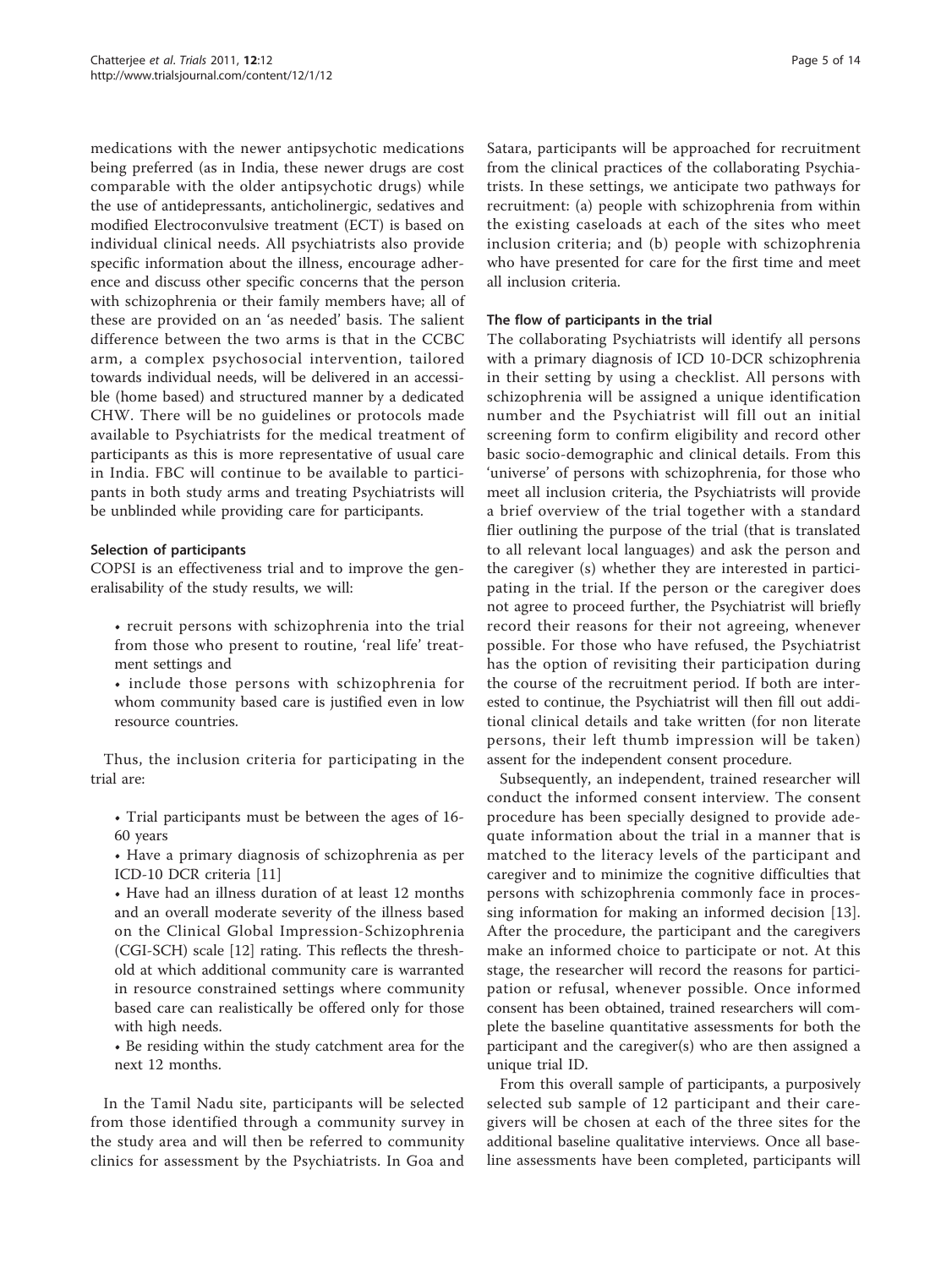be randomly assigned to either of the 2 arms of the study for the next 12 months.

The identification, registration and subsequent flow of participants in the trial will be governed by the trial standard operational protocol (SOP) at all sites. This will be monitored closely using a set of process indicators and any deviations from the protocol and the reasons for the same will be carefully recorded. The flow of participants during the conduct of the trial, illustrated in Figure 1, will be monitored and reported in compliance with the recent CONSORT recommendations [[14\]](#page-13-0).

#### Randomisation

#### Generating the allocation list

Three lists have been generated independently by the Trial Statistician in London, one for each site, and transmitted to the site Data Managers prior to the commencement of the recruitment for the trial. The pre determined allocation sequence cannot be altered during the recruitment of participants in the trial.

#### Allocation concealment

The site Data Managers will be entrusted with keeping the allocation list secure (through password protected files). The matching of the study numbers of the recruited participants with their randomization numbers and the concealment of randomization from interviewers will also be managed by the central Data Manager to ensure that no one has access to the allocation list.

#### Implementation

For logistic reasons, the site Data Managers will be responsible for assigning the unique trial ID for each randomized participant in the trial; if the participant is assigned to the CCBC arm, the Data Manager will notify the site intervention coordinator and pass on the required contact information. For participants in both

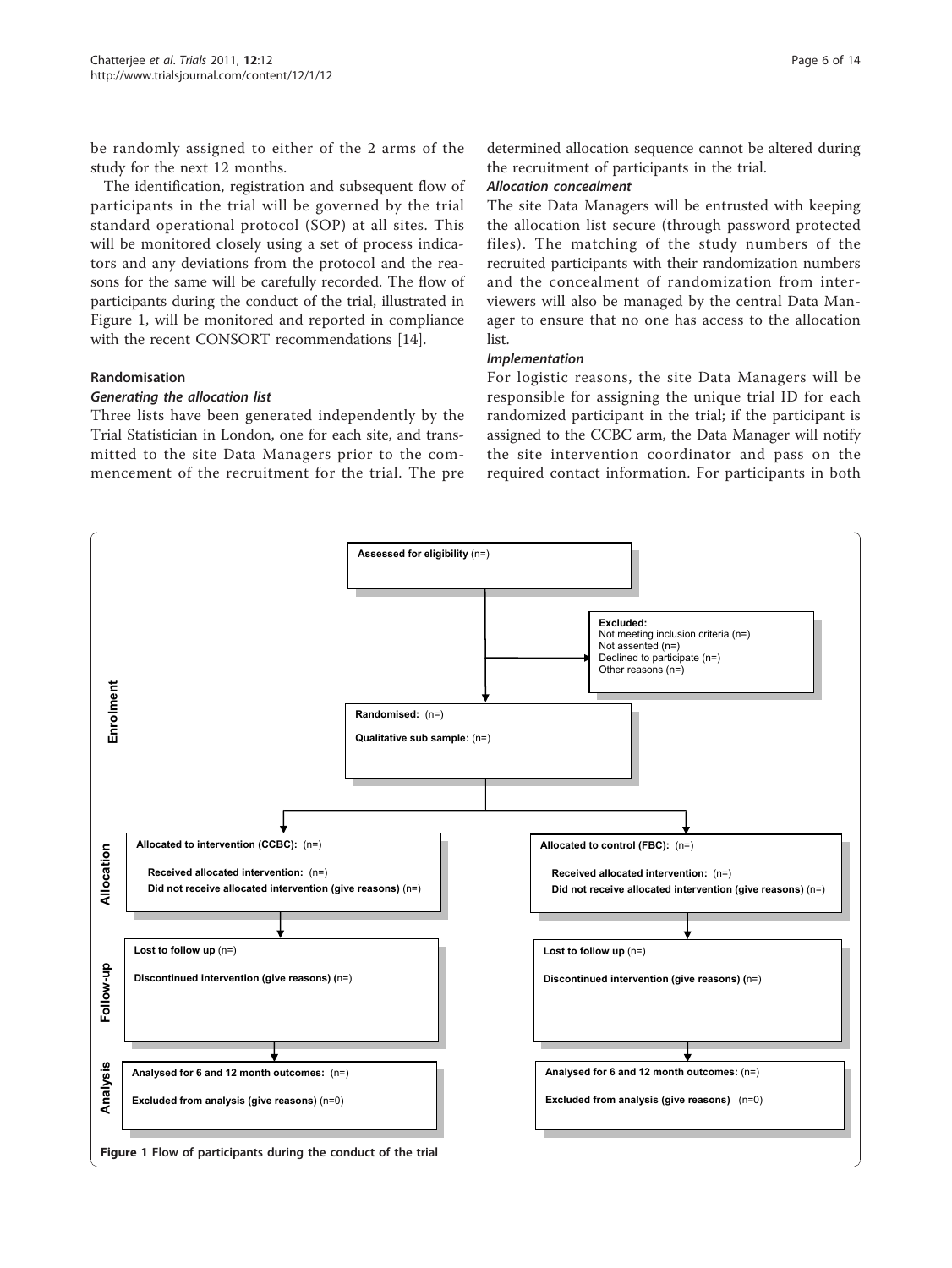arms, the Data Manager will also ensure that treating Psychiatrists are provided with the specially designed clinical booklet to record treatment details for the next 12 months.

For statistical reasons (see 'sample size estimation' below) there will be unequal allocation, with a larger number in the intervention arm. The rationale for the unequal randomization is the additional source of variability in the intervention arm - the effect of individual community health workers which is built into the analysis and allowed for in the sample size as recommended in the recent CONSORT guidelines for non pharmacological trial design and reporting [[15](#page-13-0)]. It is difficult to precisely estimate the magnitude of this extra variability (the intra-class correlation), but the value chosen for the intervention arm of 0.1 is conservative: a recent review of a large number of primary care variables found the inter-quartile range to be 0 to 0.032 [[16\]](#page-13-0). For practical reasons, the ratio of numbers in the two arms was fixed at a whole number; for the study this has been chosen to be 2:1. The method of allocation will be through the use of permuted blocks, with random block sizes chosen from 3, 6 and 9 using the 'ralloc' routine in Stata.

#### Outcome assessments

1. Quantitative assessments

For the primary outcome assessments, we will record the symptoms of schizophrenia at baseline and at 12 months, with the Positive and Negative Syndrome Scale (PANSS) [\[17\]](#page-13-0).

For measuring the change in disability, we will use the Indian Disability Evaluation and Assessment Scale (IDEAS) [[18\]](#page-13-0) at baseline, 6 and 12 months to generate information on the time course of the effect of the intervention.

For the secondary outcome assessment for persons with schizophrenia, we will measure:

• Adherence with antipsychotic medication: For each participant, we will assess adherence at baseline (if on treatment) and at 6 and 12 months using a 5 point ordinal scale developed for the study.

• For measuring various dimensions of the experience of stigma and discrimination, we will use the Discrimination and Stigma Scale (DISC) [[19\]](#page-13-0) at baseline and at 12 months.

• An item on willingness to disclose mental illness [[20](#page-13-0)] will be used for participants at baseline and at 12 months to assess their readiness to disclose their illness.

• The Alienation subscale of the Internalized Stigma of Mental Illness (ISMI) scale [[21](#page-13-0)] will be used to measure the subjective experience of internalized stigma of participants at baseline and at 12 months.

• Finally, to estimate the Quality Adjusted Life Years  $(QALY)$ , we will use the widely used Euroqol (EQ-5D) [\[22\]](#page-13-0) at baseline and at 12 months.

The secondary outcome measure for the primary care givers are:

• The family burden of caring will be measured at baseline and at 12 months by using the Burden Assessment Schedule (BAS) which has been developed and used widely in India [\[23](#page-13-0)].

• The knowledge and attitudes of family members about schizophrenia will be assessed at baseline and at 12 months by using the Knowledge about Schizophrenia Interview (KASI) [\[24](#page-13-0)]

• A section of the 'Family Interview Schedule' (FIS) developed for the International Study of Schizophrenia (ISOS) [[25\]](#page-13-0) and previously used in a study in India [\[26](#page-13-0)] will be employed to assess the experiences of stigma and discrimination experienced by the primary caregivers.

• The item on willingness to disclose mental illness [[20](#page-13-0)] will be used for caregivers after suitable modification.

• The caregiver summary assessment of the participant's degree of adherence will be rated by using the same 5 point ordinal scale used for participants. To improve the validity of adherence ratings, we will complete a systematic assessment of medication use for the last 2 months (to minimize recall bias over the 6 month period); this 2 month adherence will be extrapolated for the last 6 months.

For the economic aspects of the study, we will ask caregivers to complete the Cost of Illness Schedule (CIS) that has been developed and used in India in community studies before [[27](#page-13-0)] at baseline, 6 and 12 months. In addition, we will record the type, dosage and duration of medications prescribed by treating Psychiatrists during each of the contacts with participants as well as the number of inpatient days for each participant - this data will be available from the Psychiatrists' structured records. Service costs will be calculated by attaching locally calculated unit costs to these data. In addition, we will use the Euroqol EQ-5D with participants for assessing Quality of Life Years at baseline and at 12 months.

The adherence measures and the CIS will be repeated at 6 months, as will the IDEAS. For the CIS and adherence measures, the rationale is to minimize recall bias. The IDEAS will be used at 6 months to have an interim measure for one of the primary outcomes that is brief and easy to complete.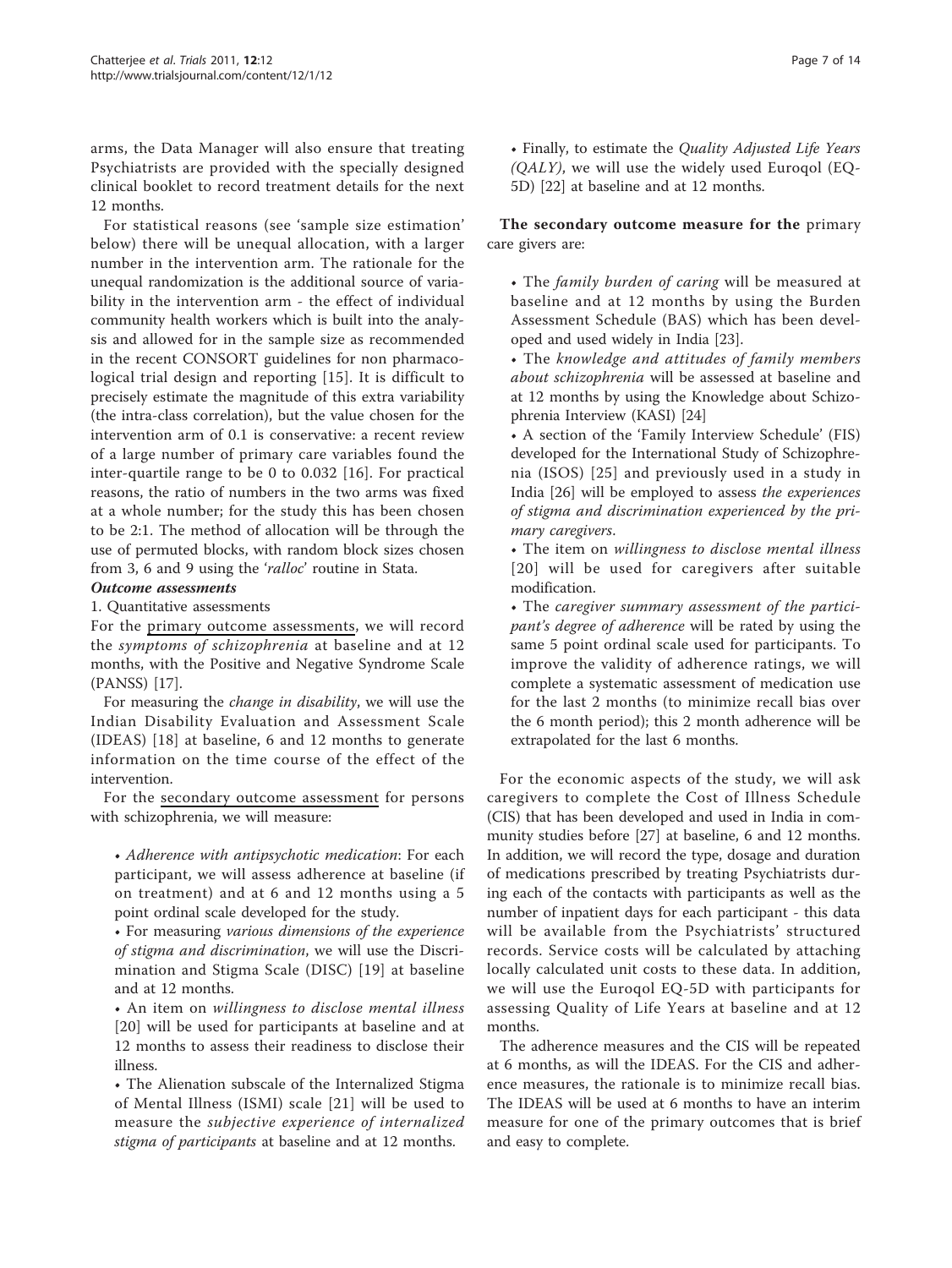Table [2](#page-8-0) describes the data collection details of the study.

Finally, we will record other presence of co-morbid mental and physical disorders and relevant socio- demographic information about the participant, the primary caregiver and the family during the baseline assessment. Outcome evaluation/masking

The outcome evaluation of symptoms using the PANSS will be carried out by mental health professionals who will be trained, certified and supervised by experts. All other outcome measurements will be conducted by trained graduate researchers. The selected researchers will be trained in a structured manner across the sites to ensure adequate inter-rater reliability for all scale items across the sites. To maintain blinding of these assessments, all outcome measures will be administered by researchers who are independent of the intervention and blind to the allocation of treatment. Since neither the participant nor the family caregivers will be blind to their allocation status at the time of the 6 and 12 month interviews, we intend to minimize the chances of unmasking during the outcome assessments by instituting the following measures:

• The intervention and research teams at the sites will not have any interactions during the trial with separate physical location and administrative management.

• The researchers are told that they are evaluating two interventions and that there is genuine equipoise about which one is better

• Orient the families prior to each assessment that they should not disclose whether or not they are receiving home visits from the CHW and

• Complete the primary outcome measures (PANSS and the IDEAS) first.

2. Qualitative Data Collection

The purpose of qualitative data collection within the trial is to describe the experiences of participants and caregivers in the two arms relating to the care received (including acceptability and perceived effect), the impact of the illness and experiences of stigma and discrimination. We also intend to describe changes in these domains over the follow-up period, explore attributions of changes and to compare outcomes between the two arms of the trial.

We intend to recruit approximately 36 participants and 36 primary caregivers (= 36 participant - caregiver dyads) at each site for the in-depth-interviews at baseline; however, numbers may be increased if indicated by ongoing analyses. Separate consent will be obtained from participants and caregiver(s) for these qualitative interviews. The same participants and caregivers who are interviewed at baseline will be approached for follow-up interviews 12 months later after the final quantitative outcome assessments are completed.

The sampling strategy is purposive, taking into account participant's gender and the degree to which stigma is a concern to the participant as assessed by quantitative measures. Efforts will be made to purposively interview outliers. Sampling will further aim to ensure sample variability at each research site with regards to severity of illness, highest education levels in the household, type of relationship of caregiver to patient and other themes that may emerge as important from ongoing analyses.

In addition, we propose to conduct in-depth-interviews with Psychiatrists and CHWs at endpoint to ascertain their satisfaction with work, the adequacy of training and supervision and their impressions on the impact of the program.

Quality assurance and fidelity management

To ensure that the CCBC intervention is of adequate fidelity, we will collate the intervention process indicators related to the delivery of the intervention (Table [2](#page-8-0)) every month from each site. This will be monitored to check for significant divergence from per protocol norms between the sites; any such divergence will lead to suitable corrective action to harmonize the intervention across the sites.

For quality assurance purposes, key CCBC sessions at each site (needs assessment, 3 and 6 month reviews and termination session) will be rated by intervention coordinators during joint home visits with the CHWs. Feedback for improving the methods and delivery of the intervention will be provided to all CHWs to achieve and maintain pre determined quality benchmarks during the trial.

Systematic efforts will be made to ensure that both quantitative outcome measurements as well as qualitative interviews will be of adequate quality across the sites. The researchers will be supervised in a weekly group meeting with the study coordinators at each site. In addition, 5% of all interviews at each site will be assessed through joint onsite visits with the coordinator who will provide feedback using a specially designed assessment form to confirm that the overall pre-set quality benchmarks are achieved and maintained during the trial. For the qualitative data, there will be regular supervision available for researchers at each site with regular group and individual supervision related to interview methods, data translation and transcription.

To ensure the safety of the researchers while conducting interviews at the homes of participants, all initial visits will be made by a team of 2 researchers who will have notified the Coordinators about their location. Researchers have also been trained to recognize possible dangers and threats and respond to them appropriately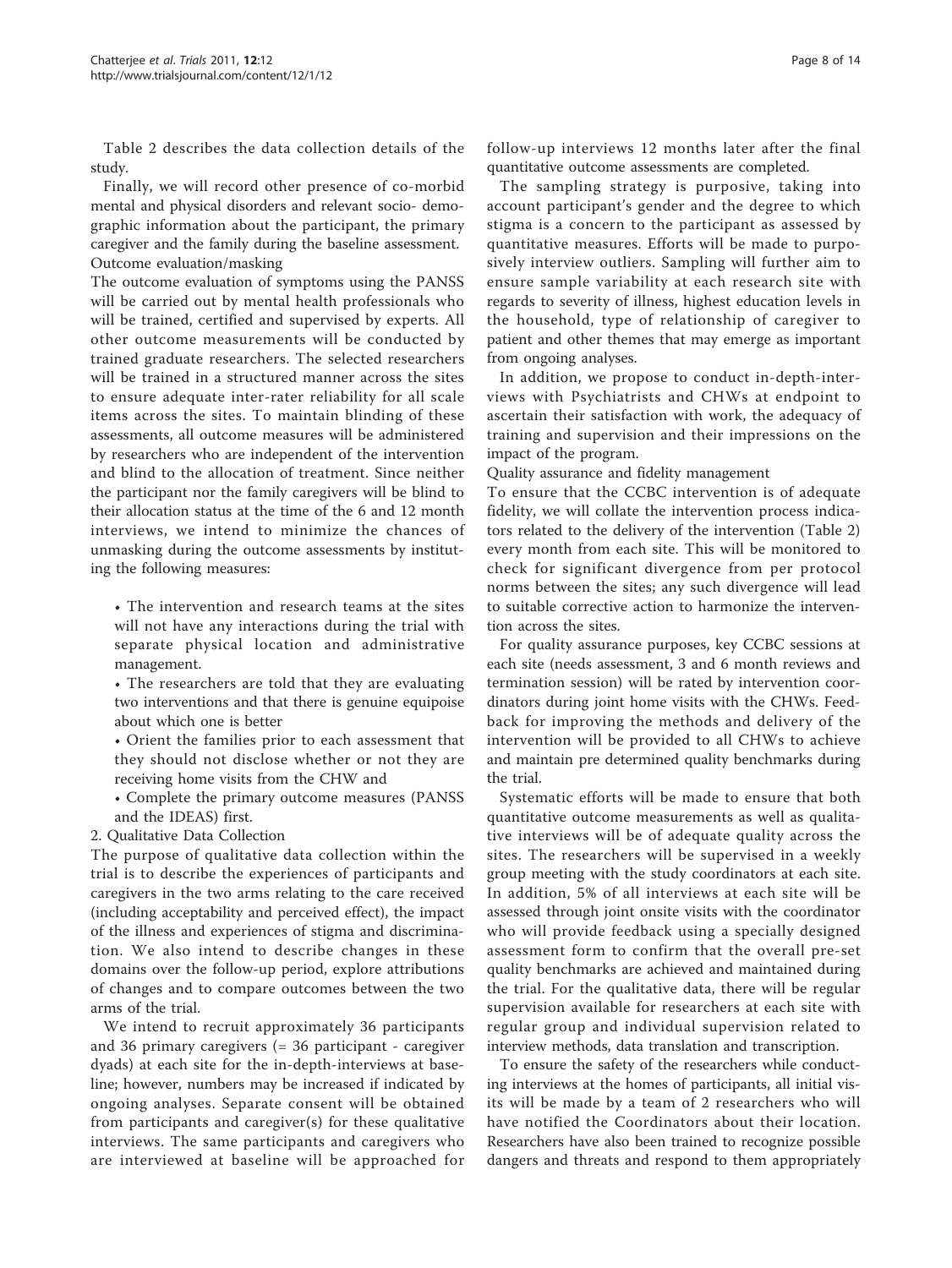# <span id="page-8-0"></span>Table 2 Summary table of data collection in COPSI

# TYPE OF DATA

| 1. Quantitative: (using a                 |  |  |  |  |
|-------------------------------------------|--|--|--|--|
| combination of programmed                 |  |  |  |  |
| palmtops and paper and pencil<br>methods) |  |  |  |  |

| <b>Primary Outcome</b>                                          | <b>Interviewee</b>        | Outcome assessment scale description                                                                                                                                                                                                                                                                                                                       | 0 | 6<br>month months months | 12 |
|-----------------------------------------------------------------|---------------------------|------------------------------------------------------------------------------------------------------------------------------------------------------------------------------------------------------------------------------------------------------------------------------------------------------------------------------------------------------------|---|--------------------------|----|
| Symptoms                                                        | Person with schizophrenia | Positive and Negative Syndrome Scale (PANSS). The<br>PANSS has 30 items to record current<br>psychopathology on 3 domains- positive<br>symptoms, negative symptoms and general<br>psychopathology; each item rated on 1-7 scale thus<br>having a total score range of 30-210.                                                                              | x |                          | x  |
| Disability                                                      | Primary caregivers        | Indian Disability Evaluation and Assessment Scale<br>(IDEAS). For the IDEAS evaluation, the participant is<br>assessed on 4 domains- Self Care, Interpersonal<br>Activities, Communication and Understanding and<br>Work. The scale generates a global score of 0-20<br>with increasing scores indicating more severe<br>disabilities                      | X | X                        | X  |
| Secondary outcomes                                              |                           |                                                                                                                                                                                                                                                                                                                                                            |   |                          |    |
| Stigma and discrimination                                       | Person with schizophrenia | Discrimination and Stigma Scale (DISC). The version<br>to be used is based on DISC-12, but was adapted<br>for the study. The revised version has 30 items in<br>total, all rated on a 4 point Likert scale ranging<br>from 'not at all' to 'a lot'.                                                                                                        | x |                          | x  |
|                                                                 |                           | There are 20 items in the Negative Discrimination<br>Subscale plus 1 new negative discrimination item<br>generated for the trial, 4 items on anticipated<br>discrimination, 1 item relating to efforts of<br>overcoming stigma and discrimination and 4 items<br>for recording experiences of positive discrimination.                                     |   |                          |    |
| Internalized stigma                                             |                           | The Internalized Stigma of Mental Illness (ISMI) scale<br>is designed to measure the subjective experience<br>of internalized stigma and consists of 5 subscales.<br>For the study, the 'Alienation' subscale was chosen.<br>It consists of 6 items which are scored on a 4-point<br>Likert scale ranging from 'strongly disagree' to<br>'strongly agree'. | X |                          | X  |
| Willingness to disclose illness                                 |                           | An item on willingness to disclose mental illness<br>rated on a 5-point Likert scale ranging from 'very<br>uncomfortable' to 'very comfortable'.                                                                                                                                                                                                           | X |                          | X  |
| Quality of life                                                 |                           | Eurogol EQ-5D that has a descriptive assessment of $\bm{X}$<br>5 domains: mobility, self-care, usual activities, pain/<br>discomfort, anxiety/depression. Each domain is<br>coded as level 1, 2 or 3 and combined into a 5<br>digit code together with a summary visual<br>analogue scale assessment of quality of life score 0-<br>100.                   |   |                          | x  |
| Subjective rating of adherence<br>with antipsychotic medication |                           | Adherence rating tool with 5 ordinal ratings to<br>describe a range of adherence (from non adherent-<br>fully adherent)                                                                                                                                                                                                                                    | x | x                        | x  |
| Knowledge of and attitudes<br>towards illness                   | Primary caregiver(s)      | Knowledge about Schizophrenia Interview (KASI).<br>There are 6 domains of understanding that are<br>assessed; the maximum score for each domain<br>being 4.                                                                                                                                                                                                | x |                          | x  |
| The family burden of caring                                     |                           | The Burden Assessment Schedule (BAS). The BAS is<br>scored on 40 items with a maximum score of 120;<br>the minimum score can be less than 40 as some<br>questions can be rated as 'not applicable'.                                                                                                                                                        | x |                          | x  |
| Costs of illness                                                |                           | Cost of Illness Schedule (CIS)                                                                                                                                                                                                                                                                                                                             | X | x                        | x  |

Measured at: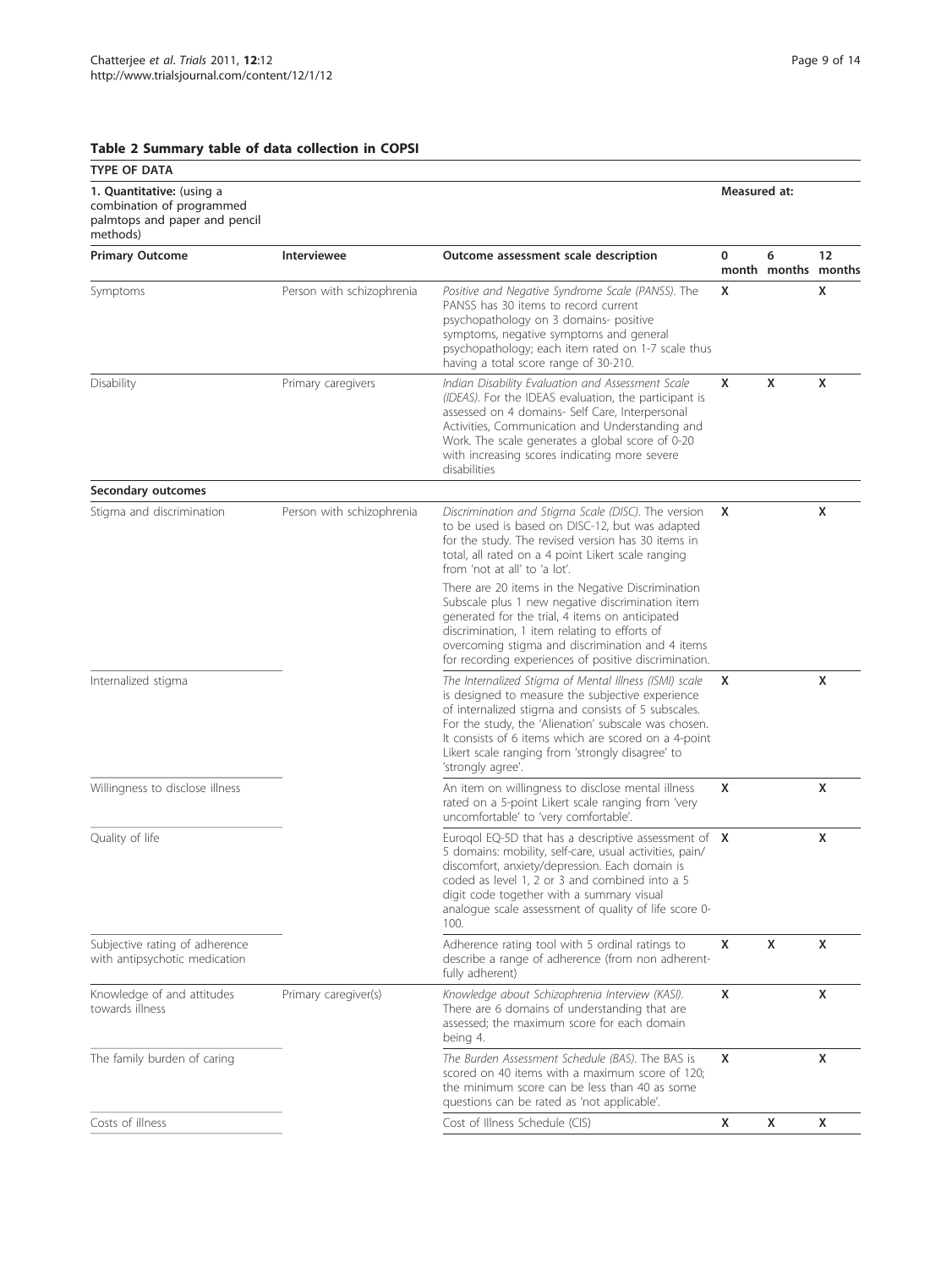#### Table 2 Summary table of data collection in COPSI (Continued)

| Adherence with antipsychotic<br>medication                       |                                                                                           | Adherence rating tool with 5 ordinal ratings<br>ranging from non- adherent to fully adherent<br>supplemented by audit of actual medicine use over<br>last 2 months that is extrapolated to the previous 6<br>month period                                                                                                                                                                                     | X                           | x              | x |
|------------------------------------------------------------------|-------------------------------------------------------------------------------------------|---------------------------------------------------------------------------------------------------------------------------------------------------------------------------------------------------------------------------------------------------------------------------------------------------------------------------------------------------------------------------------------------------------------|-----------------------------|----------------|---|
| Experiences of stigma and<br>discrimination                      |                                                                                           | 14 items from the Stigma section of the Family<br>Interview Schedule (FIS) will be used to assess the<br>experiences of stigma the primary caregivers. These<br>cover several aspects of internalized stigma as well<br>including perceived need to conceal the illness and<br>anticipated discrimination. The items are scored on<br>a 4-point Likert scale (0 - 3) ranging from 'not at all'<br>to 'a lot'. | X                           |                | x |
| Willingness to disclose                                          |                                                                                           | Item on willingness to disclose mental illness rated X<br>on a 5-point Likert scale ranging from 'very<br>uncomfortable' to 'very comfortable'.                                                                                                                                                                                                                                                               |                             |                | x |
| 2. Clinical outcomes of interest:                                | Information source                                                                        | How recorded?                                                                                                                                                                                                                                                                                                                                                                                                 | Frequency of<br>measurement |                |   |
| Treating Psychiatrist's assessment<br>of overall clinical change | Clinical records maintained<br>by treating Psychiatrist                                   | Clinical Global Impression-Schizophrenia 'overall<br>change' scale section                                                                                                                                                                                                                                                                                                                                    | Every 3 months              |                |   |
| Treating Psychiatrist's assessment<br>of adherence               |                                                                                           | 5 point nominal measure, similar to that used by<br>participants and caregivers                                                                                                                                                                                                                                                                                                                               | Every 3 months              |                |   |
| Inpatient stay details                                           |                                                                                           | Recorded for each such episode by treating<br>Psychiatrist                                                                                                                                                                                                                                                                                                                                                    | Collated at endpoint        |                |   |
| Relapse of illness                                               |                                                                                           | Relapse is defined as clinically significant<br>exacerbations of symptoms after at least 2 months<br>of well- being; clinical significance involves meeting<br>at least 2 of the following 3 criteria: marked<br>increase in positive symptoms, hospitalization for<br>acute care and significant increase in dosage of<br>antipsychotic medications                                                          | Collated at endpoint        |                |   |
| Serious antipsychotic medication<br>side effects                 | As above; also during by 6<br>and 12 month outcome<br>assessments.                        |                                                                                                                                                                                                                                                                                                                                                                                                               | Collated at endpoint        |                |   |
| 3. Process indicators                                            |                                                                                           |                                                                                                                                                                                                                                                                                                                                                                                                               |                             |                |   |
| A. For participants in both arms of<br>study                     | Clinical records maintained<br>by treating Psychiatrist                                   | Number of contacts with treating Psychiatrists Type<br>(face to face or telephone) contacts Treatment<br>details- use of psychotropic medications and<br>Electro Convulsive Treatments                                                                                                                                                                                                                        |                             |                |   |
| B. For participants in the CCBC arm                              | Individual care plan records<br>maintained by the<br>Community Health Workers'<br>(CHW's) | The delivery of the components of the intervention Collated at endpoint<br>as per protocol over the 3 phases of the<br>intervention                                                                                                                                                                                                                                                                           |                             |                |   |
|                                                                  |                                                                                           | Per protocol supervision for CHW's                                                                                                                                                                                                                                                                                                                                                                            |                             | Every 3 months |   |
|                                                                  |                                                                                           | Total number of contact by the CHW's during the<br>12 month period of the intervention                                                                                                                                                                                                                                                                                                                        |                             | Every 3 months |   |

(seating arrangements, non confrontational interview techniques). All researchers will also have access to mobile phones to discuss any potentially difficult situation with their supervisor. In case of any untoward incident, researchers will have provision for debriefing and a review of the safety arrangements.

### Statistical issues

#### Sample size estimation

Based on the data from the earlier non randomized study [[9](#page-12-0)], it was assumed that a difference of at least 20% reduction on the PANSS total score of 65 (sd 10) i. e. 13 points to 52, would be highly clinically significant. The estimated pre-post correlation was 0.4 (reducing the effective sd to 9 after adjusting for baseline). The intra-class correlation within the three sites in the control arm was set at 0.05; in the intervention arm (which would include within-CHW as well as within-site effects) it was set at a higher level of 0.1; alpha was set as 0.05. Using the method of Roberts and Roberts [\[28](#page-13-0)] with the Stata routine cluspower will give us 98% power to detect this difference. This is equivalent to a large standardised effect size, 1.44. For effect sizes of 1 (9 PANSS units) and 0.8 (7.2 PANSS units) the power would be approximately 90% and 80% respectively.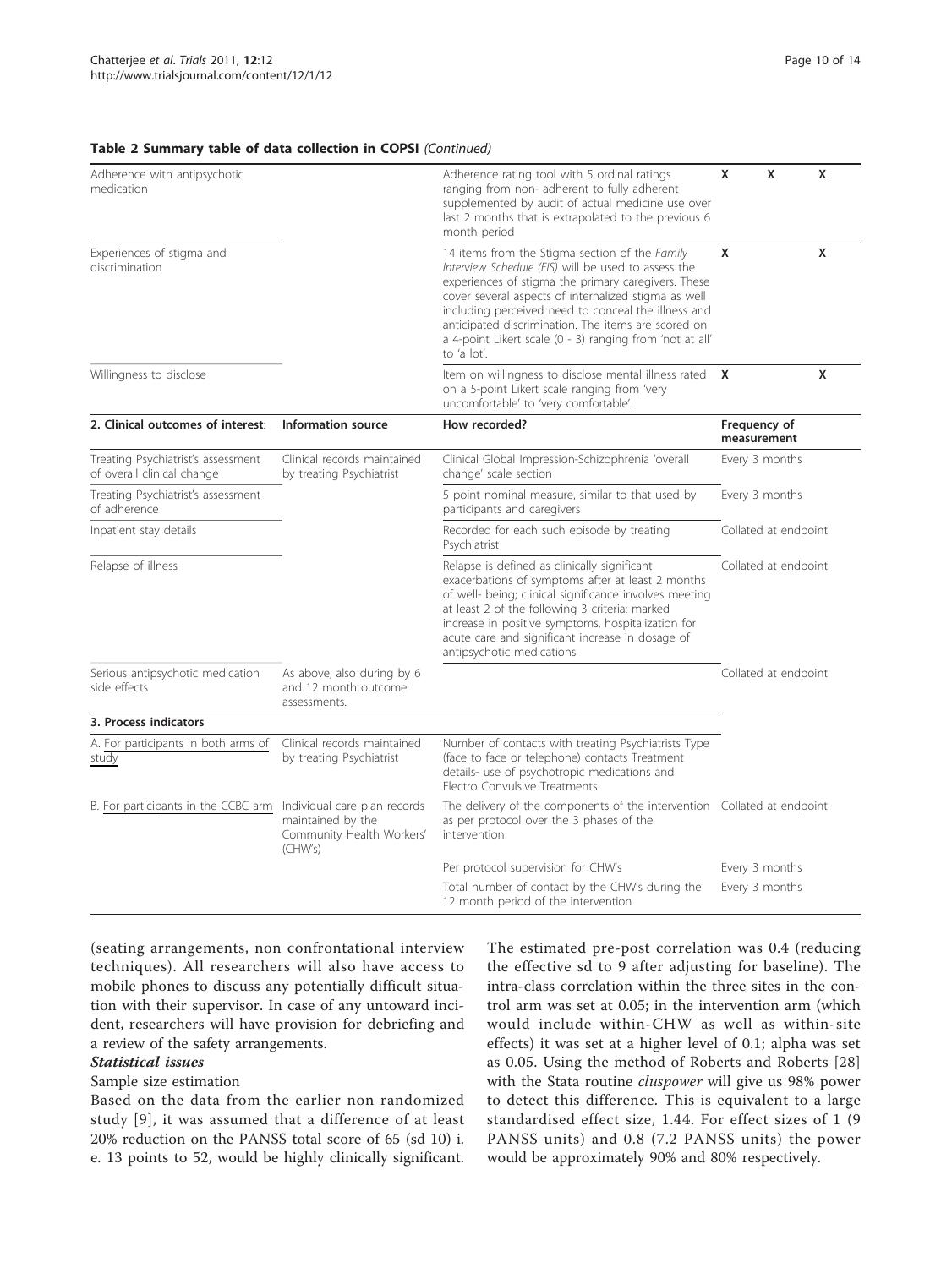The required sample size of 241 was increased to 282 to allow for 15% attrition and rounded up to allow for a 2:1 randomisation within each site. The total number of participants was then divided slightly unequally between sites for reasons of feasibility. A total of 188 persons with schizophrenia will be allocated to the CCBC arm while 94 persons will be allocated to the FBC arm.

Data management and analysis Findings will be reported according to the revised CONSORT guidelines [[14](#page-13-0)]. No interim analyses are planned apart from baseline comparisons. The statistical package Stata will be used for the quantitative analysis. In accordance with good trial practices, data will be retained for 7 years after completion of the trial.

Descriptive summaries of socio-demographic and clinical data will be provided for all trial participants at baseline, and for outcome measures at baseline, 6 month and 12-month follow up points; this will include means and standard deviations, or proportions, in the two arms, as appropriate. Scale and subscale totals with missing items will be pro-rated (i.e. based on the mean of those items that are present) if 20% or fewer items are missing. The PANSS and the IDEAS will be summarised in terms of the total score, the separate sub scores of the different domains and the proportion of patients improving by >20% from baseline. Histograms within each arm will be used to assess normality of the distribution of the data, to identify any outliers and check for data errors. The proportion of participants who are fully, partially or non- adherent to antipsychotic treatment (derived from the adherence ratings of primary caregivers) will be reported for both arms. CHW characteristics such as completed years of education and caseload will also be described.

The data will be analysed under intention-to-treat assumptions (i.e. all those with at least one follow up measurement will be analysed in arms as randomised). The 12-month PANSS total score, adjusted for PANSS scores at baseline and site (using analysis of covariance), and including clustering effects of CHWs, will be used for determining the comparative effects of the two arms on this primary outcome of the study. The disability score generated by the IDEAS will be similarly analysed; in addition, a longitudinal analysis including both 6- and 12-month outcomes will also be performed using a GEE or random effects model including a time x treatment term allowing for modelling changes over time. Residual analysis will be performed to check the distribution of the data and to detect outliers. Logistic regression analysis with >20% reduction in PANSS at 12 months as the dependent variable will be performed. Secondary outcomes at 12 months will be treated in a similar way to the primary outcome; of the secondary outcomes, adherence will be measured at the 6-month point as well as the 12-month point.

A number of sensitivity analyses for the primary outcome are planned to be carried out. Regression models will be re-estimated including possible confounders such as participant characteristics that differ at baseline and may be associated with outcome (e.g. age, gender, duration of illness, socioeconomic status and education) and CHW characteristics like education and caseload; imputation of missing baseline covariates will be performed if there are more than 10% missing and analyses will be repeated.

Subgroup analyses will include site and gender as interactions with treatment arm to estimate differential effects, and further analyses will investigate the effect of engagement with the interventions on outcome. In addition to the primary intention-to-treat analysis, the effect of participants in the CCBC arm receiving the minimum effective number of sessions as defined in the protocol will also be estimated. Power for these subgroup analyses has not been specifically allowed for, and so they will be treated as exploratory.

Analysis plan for economic data Service costs will be calculated by combining the service use data with appropriate local unit costs. Cost comparisons will be made using bootstrapping methods to account for skewed data. Cost-effectiveness will be assessed by combining costs with outcomes in the form of incremental cost-effectiveness ratios which will show the extra cost incurred (if any) to produce a unit improvement in the main outcomes (symptoms and disability) as well as QALYs (measured using the EQ-5D combined with appropriate utility weights). Uncertainty around costeffectiveness estimates will be explored using cost-effectiveness planes and interpretation will be aided using cost-effectiveness acceptability curves.

Analyses plan of qualitative data Analyses of interview data will commence as data collection is ongoing and will involve importing interview transcripts into qualitative analysis software (NVivo8) for coding and identification of key themes. Analyses of the baseline qualitative data will explore illness experiences of people with schizophrenia and their caregivers, with a particular focus on experiences of stigma and discrimination.

As part of the 12-month follow-up qualitative analyses, treatment arms will be compared with regards to themes such as the impact of the illness on persons with schizophrenia and caregivers including experiences of stigma and discrimination, met and unmet needs and other themes that emerge as important from the data. There will also be a focus on understanding the experiences of care received, including their acceptability and perceived effect, perceptions of interactions with staff and attributions of changes from entry into the trial to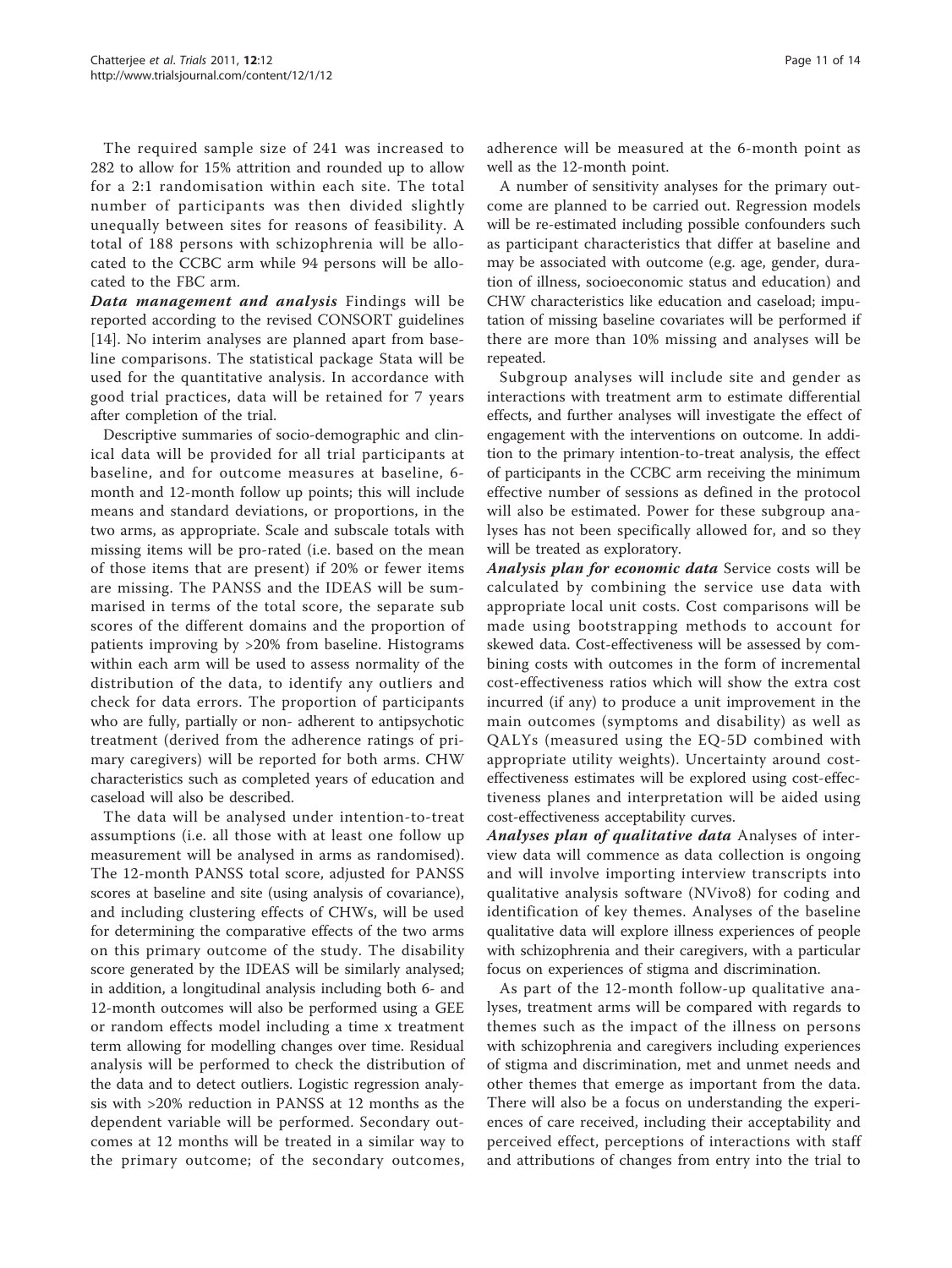endpoint. Examples of possible unintended or even negative consequences of CCBC will be sought out. Staff interviews will concentrate on staff's perspectives on the impact of the intervention on the study outcomes.

Trial management and monitoring The COPSI study will be conducted according to the good clinical practice guidelines recommended for conducting multi site randomized controlled trials. There will be a dedicated Trial Coordinator who will coordinate the recruitment and progress of the trial in conjunction with each of the site Project Management Committees set up for this purpose.

**Ethical considerations** Even though there is observational evidence from uncontrolled studies about the effectiveness of community based interventions, there is genuine clinical equipoise regarding the question of the effectiveness and affordability of community care in Low and Middle Income Countries (LAMIC). This trial is justified in this context of paucity of evidence from such contexts, derived from rigorous controlled studies, about the clinical and cost effectiveness of community services for people with schizophrenia.

Underpowered trials are unethical and we have made provisions to have adequate power in the COPSI study. We have calculated the sample size in a systematic fashion at several levels. This includes having a threshold of 95% power (using alpha = 0.05) for detecting a clinically significant difference in the primary outcome measure between the two arms. We have also specifically addressed the issue of clustering effects within treatment sites and CHWs delivering the intervention in calculating our sample size. Based on these assumptions, we feel the study is adequately powered to detect differences in a robust manner to generate valid results.

We will ensure that the rights of participants are protected during the conduct of the trial in accordance with good practice ethical obligations. To address the problems associated with obtaining consent from people with schizophrenia who are symptomatic and sometimes non-literate, the consent procedure will be carried out using non technical language and, in a manner designed to enhance the intake and retention of information. This includes the use of a specially designed flipchart illustrating the key components of the information relevant to informed decision making. Irrespective of the decision to participate or not, no person with schizophrenia will be deprived of any treatment s/he will ordinarily receive. Participants will be free to withdraw from the study at any stage without compromising their usual clinical care. Finally, informed consent to participate in the trial will be recorded by using a form that is in compliance with the Helsinki Declaration and Good Clinical Practice (GCP) guidelines [[29](#page-13-0)]; these have been approved by regulatory bodies.

Arrangements will be made to comply with suggested GCP guidelines in related to protecting the confidentiality of personal data principally through procedures to separate study data and participant identifiable data. For the quantitative data, the data gathered in the palmtops for each participant and the family at baseline will be checked by the Data Manager who will remove all personal identification items (to be kept as a separate file with restricted password protected access to the Data Manager only) and assign a unique Trial ID. All future data will be collected and collated using only the ID number. Regarding the qualitative data set, participant and caregiver files will be kept in locked cabinets with only the interviewers and the research coordinator having access. All identifying information (i.e. name, sociodemographic data etc) will be removed from the interview data and kept separately. Both the individuals and caregivers will be given unique ID codes (i.e. not having name/any other identifying information). Soft copies of transcriptions will be kept in password protected files in a secure computer. Transcriptions will have no identifying information.

Formal ethical approval for conducting the trial has been sought and obtained from the ethics committees at the Kings' College, London (PNM/08/09-121), the London School of Hygiene and Tropical Medicine (approval number 5579) and from the respective Institutional Review Boards at SCARF and Sangath. The trial is registered with the International Society for the Registration of Clinical Trials and the allocated unique ID number is ISRCTN 56877013.

The trial will be regulated by an independent Trial Monitoring Committee (TMC) represented by experts and user representatives who have reviewed and formally approved the protocol before commencing recruitment. The TMC will be provided with quarterly updates describing the trial progress during the recruitment period and every 6 months thereafter. A critical incident register will be maintained during the study to record four specific serious adverse events- death, suicide attempt, hospitalization (from any cause) and serious medication side effects like neuroleptic malignant syndrome, tardive dyskinesia, akathisia and tremors for participants in both arms of the study; these are in accordance with the recommendations of the TMC. Across both arms, these adverse events will be recorded by the treating Psychiatrists as they occur and by the researchers who will be collecting quantitative data at 6 and 12 months. For participants in the CCBC arm, the concerned CHW will also report these events. The reporting and per protocol action taken for each adverse event will be made available the TMC during the updates. The TMC is also empowered to independently review the ethical and data management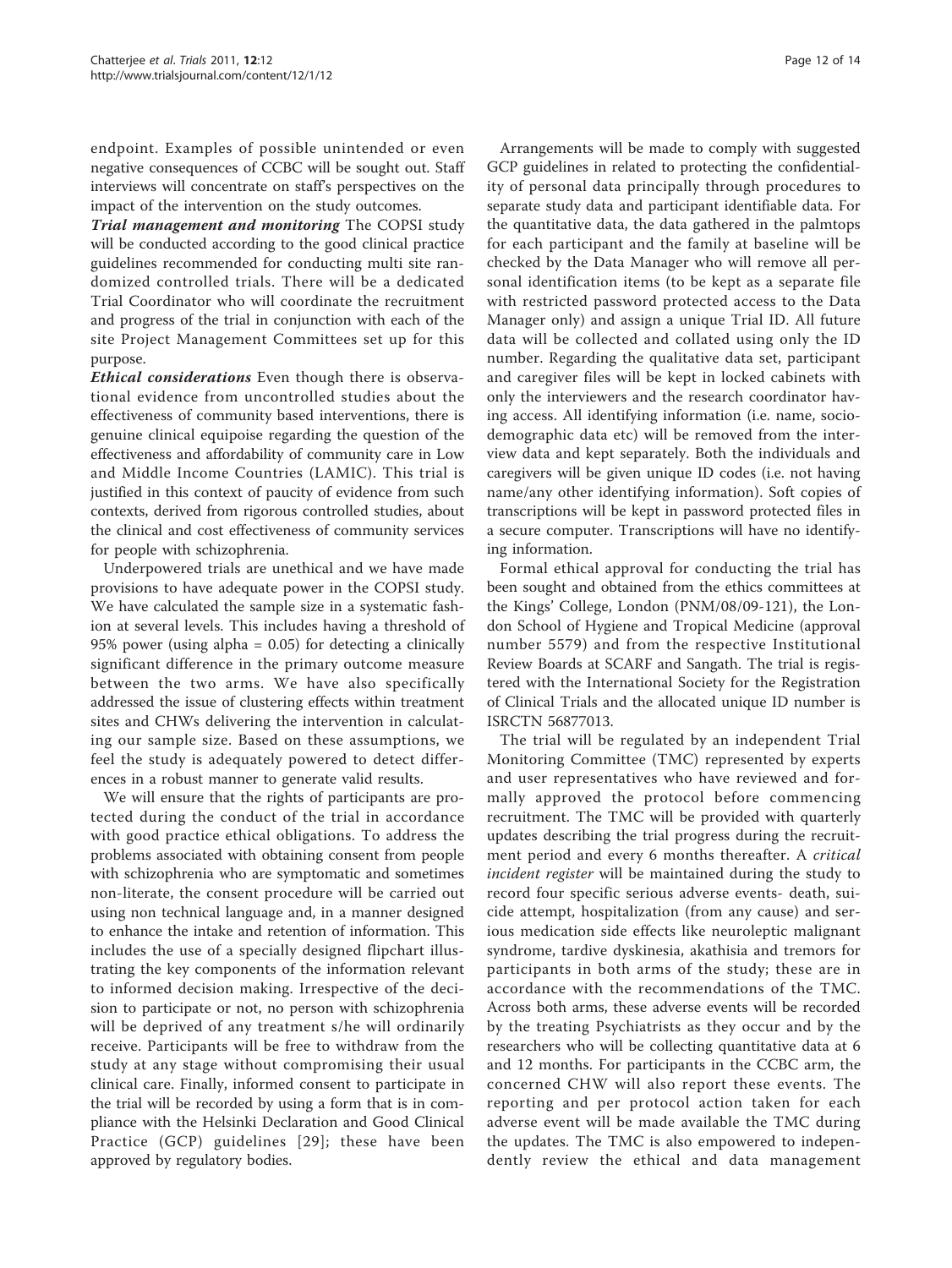<span id="page-12-0"></span>procedures of the trial as per established good practice norms.

The TMC can examine the unblinded outcome and adverse event data during the planned annual review meetings and will be consulted before the public reporting of the results of the study. Updates will be provided to all concerned ethics committees of major changes in the protocol, if necessary.

#### **Discussion**

Providing community based services for greater numbers of people with schizophrenia in low and middle income countries is an urgent public health priority. The COPSI randomized controlled trial builds on previous observational evidence of the feasibility, acceptability and effectiveness of CBR programs that incorporated lay community health workers as the front line service providers. This trial is designed to provide quality evidence about the clinical effectiveness of the intervention and the economic implications of the community intervention.

Given the 'real life' sample of subjects and the diversity of the sites where the study will be conducted, we believe that the results of the study will be generalisable beyond the study population. If the results confirm the hypotheses and CCBC intervention has additional clinical benefits and is cost effective, this can have significant impact on health policy related to the scaling up community care for people with schizophrenia in India and other LAMIC. The results of the trial will be used to inform policy makers and practitioners about the benefits, necessary human resources and costs of a community based intervention that can be fronted by nonspecialist workers (working in tandem with specialists), involve the person with schizophrenia and the family and engage proactively with the local community in promoting recovery and social inclusion.

Finally, through the detailed exploration of experiences of stigma and discrimination and evaluation of the intervention on stigma outcomes, the study will also contribute to the limited evidence on felt experiences and effective interventions to reduce stigma and discrimination for people with severe mental disorders in LAMIC.

#### Acknowledgements

We greatly appreciate the support provided by Ramkrishna Hegde, MD, Pundalik R. Pai Kakode, MD, Melvin Chagas Silva<sup>7</sup>, MD, Assistant Professor, Peter Castelino, MD, Prasanna Dabholkar, MD, Animish Chavan<sup>8</sup>, MD and Rajshree Deshpande, MD who are members of the COPSI authors' group\*. All of them were involved in the overall drafting of the paper, providing specific inputs for the description of sites and for the section on usual care facilities.

The COPSI trial is supported by a Wellcome Trust project grant. We would like to acknowledge the valuable suggestions and contributions made by members of the Trial Monitoring Committee.

The TMC is chaired by Professor Mohan Isaac from the Faculty of Medicine and Dentistry at the University of Western Australia. The other members are: • Professor R. Raguram, Head of the Department of Psychiatry, Kempegowda Institiute of Medical Sciences, Bangalore, India.

• Professor P. Chandra, Department of Psychiatry, NIMHANS, Bangalore, India. • Additional Professor K. Thennarasu, Department of Biostatistics, NIMHANS, Bangalore, India.

• Ms B. Ahluwalia is the user representative on the committee.

#### Author details

<sup>1</sup>Sangath, Porvorim, Goa, India. <sup>2</sup> Health Service and Population Research Department, Institute of Psychiatry, King's College London, UK. <sup>3</sup>London School of Hygiene & Tropical Medicine, UK. <sup>4</sup>Schizophrenia Research Foundation, Chennai, India. <sup>5</sup>Parivartan, Satara, India. <sup>6</sup>National Institute of Mental Health and Neurosciences, Bangalore, India. <sup>7</sup> Jawaharlal Nehru Medical College, Karnataka, India. <sup>8</sup>Nirmittee, Satara, India.

#### Authors' contributions

SC, MD was responsible for the initial drafting of the paper and for coordinating the revisions leading to the final paper for submission. ML, PhD and KG, MSc, MPH provided specific inputs for the statistics section of the paper. MK MRCPsych, is a Wellcome Trust Clinical Research Fellow and provided specific inputs for drafting the qualitative data rationale and analysis plan aspects of the paper. PM, PhD specifically contributed to the drafting of the economic aspects of the paper. SJ, MA, Research Coordinator, SN, B.Sc Research Coordinator, HD, DNB and MB, MA, MSc, and formerly project coordinator, helped with the sections on flow of participants, data management and description of usual care of the paper. MV, MD and Professor, Department of Psychiatry, NIMHANS, RT, MD, PhD, and Director, SCARF, VP, PhD, Professor of International Mental Health & Wellcome Trust Senior Clinical Research Fellow in Tropical Medicine and GT, PhD, Professor and Head of Health Service and Population Research Department, Institute of Psychiatry were closely involved in providing feedback and the overall guidance and mentoring for the drafting of the paper. All authors have read the paper and are in agreement with the contents.

#### Competing interests

The authors declare that they have no competing interests.

Received: 7 September 2010 Accepted: 13 January 2011 Published: 13 January 2011

#### References

- 1. Thara R: [Twenty-year course of schizophrenia: the Madras Longitudinal](http://www.ncbi.nlm.nih.gov/pubmed/15453106?dopt=Abstract) [Study.](http://www.ncbi.nlm.nih.gov/pubmed/15453106?dopt=Abstract) Can J Psychiatry 2004, 49(8):564-9.
- 2. Kurihara T, et al: [Eleven-year clinical outcome of schizophrenia in Bali.](http://www.ncbi.nlm.nih.gov/pubmed/16279875?dopt=Abstract) Acta Psychiatr Scand 2005, 112(6):456-62.
- 3. WHO: The global burden of disease 2004 update. Geneva: World Health Organization; 2008.
- 4. WHO: The World Health Report. Mental health: New Understanding, New Hope Geneva: World Health Organization; 2001.
- 5. Thornicroft G, Tansella M: [Components of a modern mental health](http://www.ncbi.nlm.nih.gov/pubmed/15458987?dopt=Abstract) [service: a pragmatic balance of community and hospital care: overview](http://www.ncbi.nlm.nih.gov/pubmed/15458987?dopt=Abstract) [of systematic evidence.](http://www.ncbi.nlm.nih.gov/pubmed/15458987?dopt=Abstract) Br J Psychiatry 2004, 185:283-90.
- 6. Jacob KS, et al: [Mental health systems in countries: where are we now?](http://www.ncbi.nlm.nih.gov/pubmed/17804052?dopt=Abstract) Lancet 2007, 370(9592):1061-77.
- 7. Chisholm D, et al: [Scale up services for mental disorders:A call to action.](http://www.ncbi.nlm.nih.gov/pubmed/17223455?dopt=Abstract) Lancet Global Mental Health; 2007, 87-98.
- 8. WHO, ILO and UNESCO: CBR:A strategy for rehabilitation, equalization of opportunities, poverty reduction and social inclusion of people with disabilities. WHO, Geneva; 2004.
- 9. Chatterjee S, et al: [Evaluation of a community-based rehabilitation model](http://www.ncbi.nlm.nih.gov/pubmed/12509319?dopt=Abstract) [for chronic schizophrenia in rural India.](http://www.ncbi.nlm.nih.gov/pubmed/12509319?dopt=Abstract) Br J Psychiatry 2003, 182:57-62.
- 10. Chatterjee S, et al: [Outcomes of people with psychotic disorders in a](http://www.ncbi.nlm.nih.gov/pubmed/19880934?dopt=Abstract) [community-based rehabilitation programme in rural India.](http://www.ncbi.nlm.nih.gov/pubmed/19880934?dopt=Abstract) Br J Psychiatry 2009, 195(5):433-9.
- 11. WHO: The ICD-10 classification of mental and behavioural disorders-Research and Diagnostic criteria. Geneva: World Health Organization; 1992.
- 12. Haro JM, Kamat SA, Ochoa S: The Clinical Global Impression-Schizophrenia Scale: a simple instrument to measure the diversity of